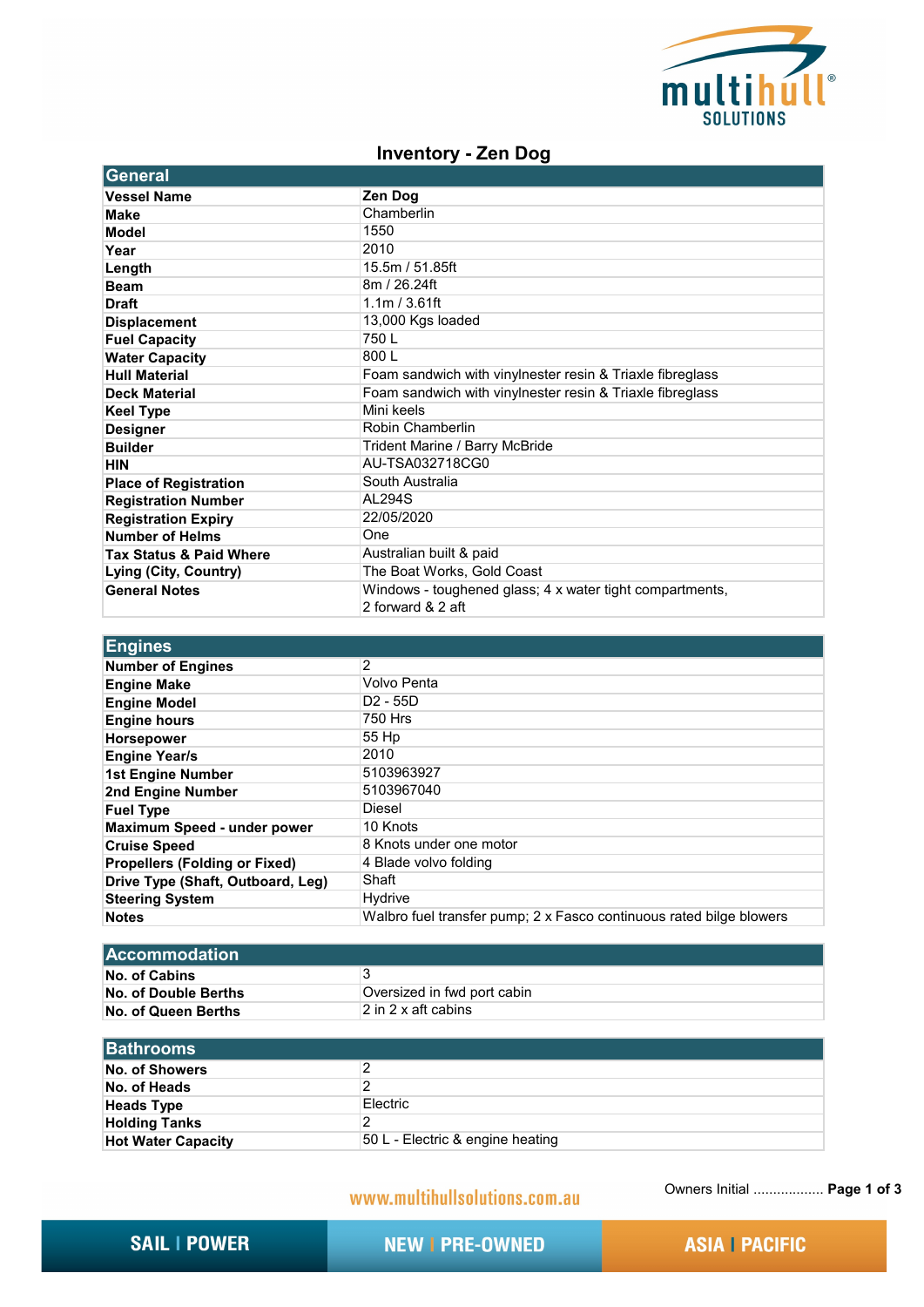

## **Inventory - Zen Dog**

| <b>Galley</b>          |                                                                                               |
|------------------------|-----------------------------------------------------------------------------------------------|
| <b>Galley Location</b> | Down - midships starboard                                                                     |
| Refrigeration          | $2 \times$ Isotherm - 100 L                                                                   |
| <b>Freezer</b>         | 2 x (165 L & 55 L) - Fresh water cooled                                                       |
| <b>Stove</b>           | Smey 3 burner                                                                                 |
| Oven                   | Blanco 240y underbench                                                                        |
| <b>Sink</b>            | Stainless Steel                                                                               |
| <b>Gas Alarm</b>       | Yes with solenoid shut off                                                                    |
| <b>Microwave</b>       | Panasonic                                                                                     |
| <b>Dishwasher</b>      | Fisher Paykel 240v single drawer                                                              |
| <b>Notes</b>           | Butler's Pantry walk-in fwd of galley large storage & dishwasher; built -in<br>ironing board. |

| Electronics               |                                              |
|---------------------------|----------------------------------------------|
| <b>Depth Sounder</b>      | Raymarine - DSM300 (digital sounder module)  |
| Log                       | Raymarine - E80 multifunction display x 2    |
| <b>Autopilot</b>          | Raymarine - E80 multifunction display x 2    |
| <b>Wind Instruments</b>   | Raymarine - E80 multifunction display x 2    |
| Radar                     | Raydome 24 mile high definition              |
| <b>Chartplotter</b>       | Raymarine - E80 multifunction display x 2    |
| <b>AIS Auto ID System</b> | Raymarine AI- Class B transceiver            |
| <b>GPS</b>                | Raystar 125 satelite differential GPS sensor |
| <b>VHF</b>                | <b>Icom</b>                                  |
| TV                        | Sony 32" LCD                                 |
| <b>Notes</b>              | 4G Ariel SCG                                 |

| <b>Batteries</b>       |                                       |
|------------------------|---------------------------------------|
| <b>Battery House</b>   | 3 x Lifeline AGM 210 AH               |
| <b>Battery Engine</b>  | ∣1 x Lifeline AGM 120 AH              |
| <b>Battery Charger</b> | Victron 3000 inverter charger 120 AMP |

| <b>Electrical Equipment</b> |                                                                              |
|-----------------------------|------------------------------------------------------------------------------|
| Watermaker                  | FCI Watermaker Max Q 240v - 90 L / Hr                                        |
| Generator                   | Dieconm 8kva - sound reduction enclosure with cay filter                     |
| Solar Panels                | 2 x 80 watt & 4 X 108 w Solbian (2 x Victron solar control mppt controllers) |
| <b>Washing Machine</b>      | LG 3.5 kg                                                                    |
| Inverter                    | Victron 3000 inverter charger 120 AMP                                        |
| <b>Shore Power</b>          | <b>Yes 240V</b>                                                              |

| <b>Sail Inventory</b>        |                                                                        |
|------------------------------|------------------------------------------------------------------------|
| <b>Mast Material</b>         | Aluminium - David Lamborne                                             |
| <b>Standing Rig Material</b> | <b>Stainless Steel</b>                                                 |
| <b>Standing Rig Age</b>      | $1/4/2010$ (rigging report done 2017)                                  |
| <b>Age of Sails</b>          | 2010                                                                   |
| <b>Mainsails</b>             | Fully Battened, radial cut in premium fabric Spectra Hydranet          |
| <b>Headsails</b>             | Genoa & staysail on inner forestay, in premium fabric Spectra Hydranet |
| Screecher / Gennaker         | Screecher on continuious furler 2017                                   |
| <b>Bowsprit</b>              | Yes                                                                    |
| <b>Furlers</b>               | 3                                                                      |
| Winches                      | 3 x Harken eletric 12 V / six standard                                 |

| <b>Safety Equipment</b> |                                                                                        |
|-------------------------|----------------------------------------------------------------------------------------|
| <b>Bilge Electric</b>   | 4 x Rule electric 2000 L/ Hr + 2 Rule electric 500 L / Hr with bilge guard<br>∣monitor |
|                         |                                                                                        |

www.multihullsolutions.com.au

Owners Initial .................. **Page 2 of 3**

**NEW I PRE-OWNED**